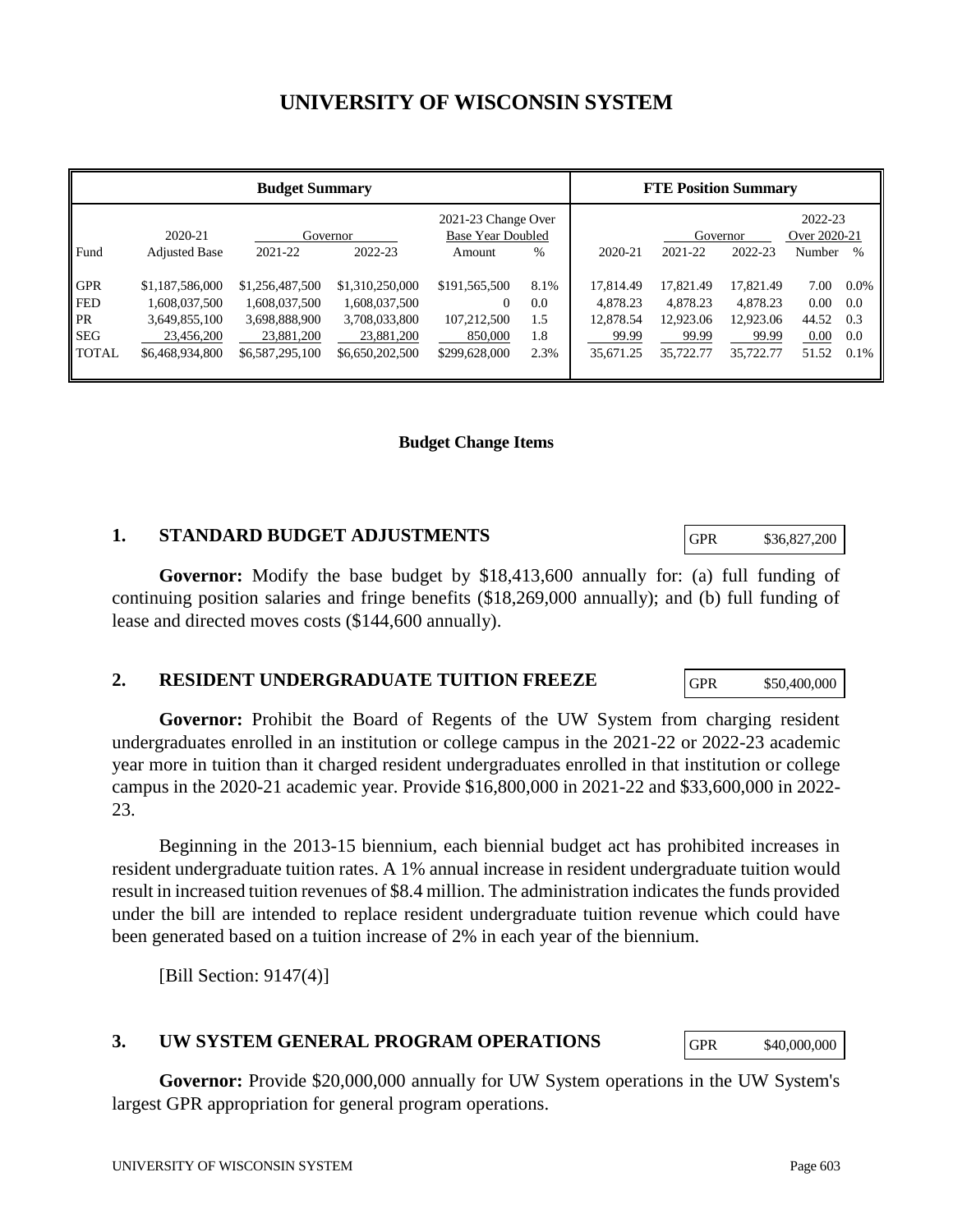#### **4. TUITION PROMISE EXPANSION**

GPR \$39,000,000

**Governor:** Provide \$13,800,000 in 2021-22 and \$25,200,000 in 2022-23 in a new, annual appropriation and require the Board of Regents to develop and administer a tuition promise grant program for eligible Wisconsin resident students enrolled at UW System institutions other than UW-Madison to supplement the gap between any scholarships or grants an eligible student receives outside of the tuition promise program and the full cost of their academic fees and segregated fees. Require that, to be eligible for the program, the student would have to be enrolled in his or her first bachelor's degree program in an on-campus program and the student's household's annual federal adjusted gross income must be \$60,000 or less. Require that eligible students would have to meet any acceptable academic standards or additional requirements developed by the Board. Specify that incoming freshmen would be eligible for grants for eight consecutive semesters and transfer students for grants for four consecutive semesters. Specify that summer terms would not be included in the consecutive semester count and the program funding could not be applied to students' summer term tuition or fees. In addition, specify that no grants could be awarded to any student who is required by federal law to register with the selective service if the person has not so registered, and no grant could be awarded to a student whose name appears on the statewide child support lien docket, unless the student provides a qualifying payment agreement to the Board. Further, specify that the Board could promulgate rules to implement and administer the program. Specify that the grant program would first apply to eligible students who initially enroll in an institution in the first fall semester beginning after the effective date of the bill.

The Bucky's Tuition Promise program at UW-Madison was implemented beginning in fall, 2018, and provides scholarships and grants to cover tuition and segregated fees for students whose household adjusted gross income is \$60,000 or less. Incoming freshmen are eligible for eight consecutive semesters and transfer students are eligible for four consecutive semesters. Aid under the program is provided after other student aid, such as grants and scholarships are applied, resulting in a student's net cost for tuition and fees of zero. Approximately 850 students have received assistance through Bucky's Tuition Promise in the two years since the program's inception. Funding for the program was provided by UW-Madison's internal resources. UW System estimates 5,900 students would receive assistance through the expanded tuition program in the first four years.

[Bill Sections: 329, 666, and 9347(1)]

## **5. BORROWING FOR OPERATIONAL PURPOSES**

**Governor:** Provide that the Board of Regents could, upon affirmative approval by the Board at a public meeting, arrange and obtain extensions of credit, on terms approved by the Board, to obtain short-term funding for any expense associated with athletics or educational programs and related programs. Specify that extensions of credit could also be used for refinancing or refunding if the repayment period for the original extension of credit does not exceed five years. Define "athletics program" as a program for intercollegiate athletics that is all of the following: (a) a revenue-producing enterprise; (b) operated or overseen by an institution's athletics department or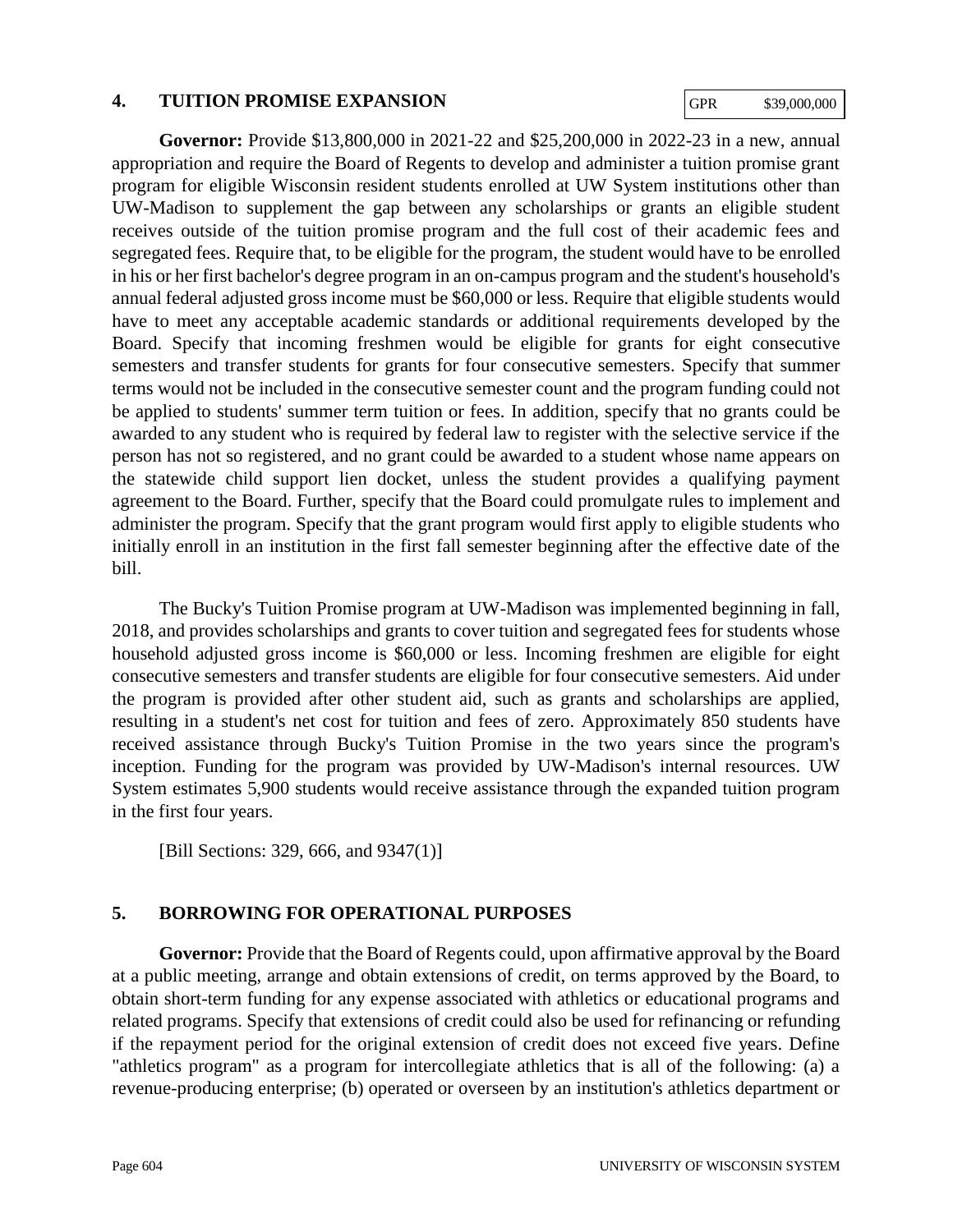office; and (c) subject to the bylaws and policies of the National Collegiate Athletic Association. Specify that "extension of credit" includes a loan or line of credit from a financial institution, liquidity facility, ancillary agreement, or any other credit arrangement. Define "short-term" as a period not exceeding five years for repayment of any individual extension of credit.

In addition, specify that the Board could pledge any of the following collateral as security for repayment of an extension of credit: (a) any revenues generated by the System, arising after the initial extension of credit is entered into, as a result of the operation of any athletics program; or (b) any guarantee, obligation or revenues furnished by a third party. Prohibit the Board from pledging the full faith and credit or taxing power of the state for repayment of an extension of credit and specify that the state shall not be generally liable for the repayment of any extension of credit or interest, and extensions of credit shall not be a debt of the state for any purpose whatsoever. Specify that an extension of credit would be repayable solely from pledged collateral, and require any instruments evidencing an extension of credit state this on their face. Provide that a creditor that provides an extension of credit would have a perfected security interest in the pledged collateral.

Further, specify that proceeds from an extension of credit could not be used to pay for any of the following: (a) expenses associated with the acquisition, construction, improvement, or maintenance of buildings or other structures or facilities, including expenses associated with a UW gifts and grants project let through single prime contracting and including any debt service; (b) expenses associated with a master lease agreement entered into by the Department of Administration (DOA) on behalf of the Board of Regents to obtain property or services under which DOA, prior to the effective date of the bill, agreed to pay the expense; or (c) the creation of a new program and its associated expenses, under which the Board obtains property or services by entering into an agreement with a person other than DOA and this person makes or agrees to make periodic payments.

Create a continuing, all moneys received, program revenue appropriation for the receipt of moneys received as proceeds of extensions of credit or for the transfer of funds from the System's largest program revenue (PR) appropriation for the repayment of extensions of credit under these provisions. Specify that all proceeds from an extension of credit would be credited to this appropriation. Further, specify that the Board could direct the Secretary of Administration to transfer to this appropriation, and require the Secretary to then transfer, from the Board's largest PR appropriation, any amount the Board determines necessary for the repayment of any obligation arising under these provisions.

The UW System's largest PR appropriation is entitled, "General Program Operations." In 2020-21 the appropriation has funding of \$2.6 billion and includes monies from tuition and fees, auxiliary operations including residence halls, food service, student unions, and athletics.

[Bill Sections: 331 and 653]

## **6. UW SYSTEM REVENUE INVESTMENT**

**Governor:** Specify that the Board of Regents could manage the investment of any revenues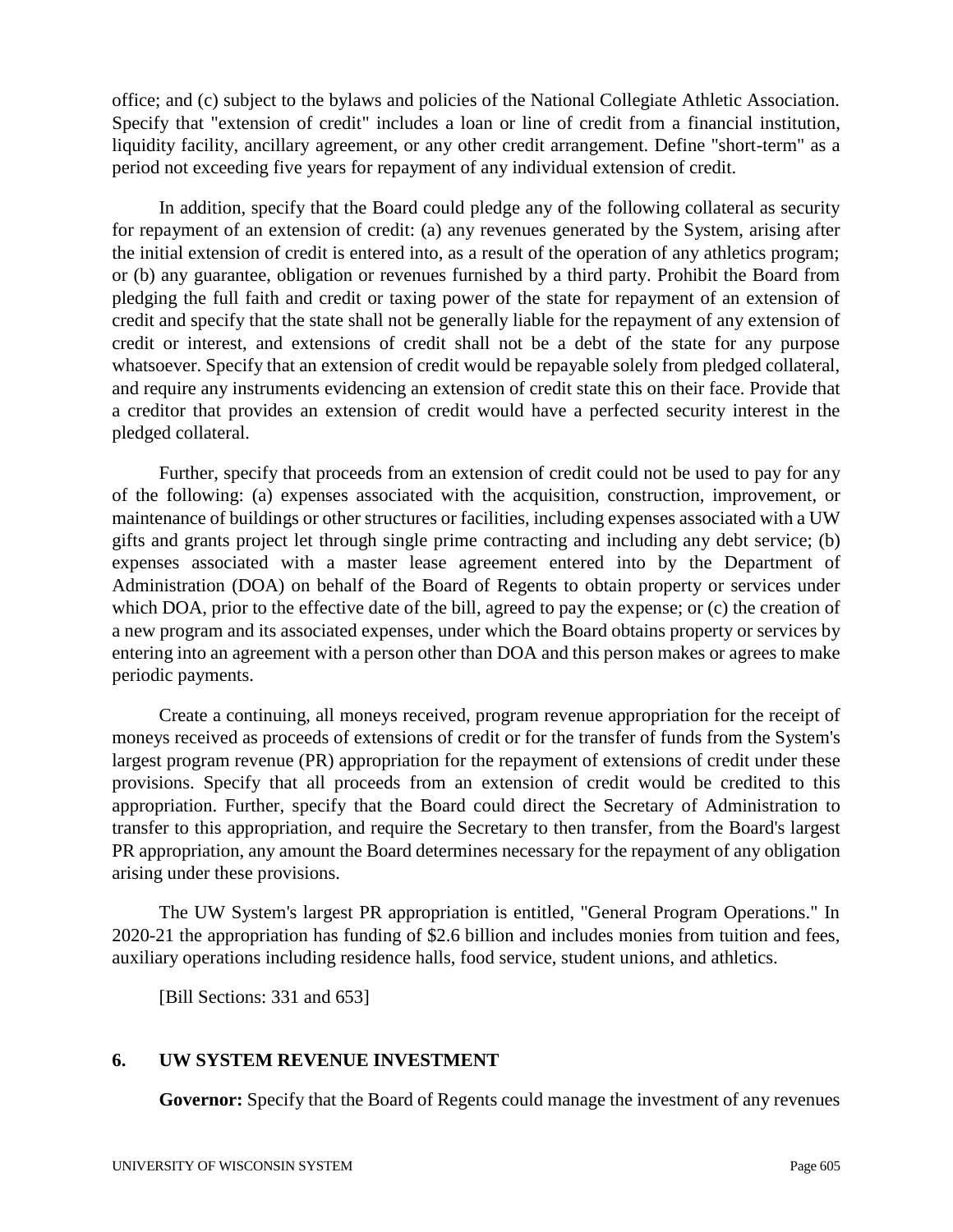designated by the Board of Regents, including revenues from gifts, grants, and donations, by directing the State of Wisconsin Investment Board (SWIB) to invest these moneys according to investment policies established by the Board of Regents. Specify that SWIB would be required to invest moneys designated by the Board of Regents under the Board of Regent's investment policies. Require SWIB to make and manage these investments in accordance with the investment directives and policies of the Board of Regents and in accordance with the terms of the contract except that SWIB may decline to involve unreasonable risk or to be in violation of SWIB's statutory standards of investment prudence.

Under current law, the Board of Regents may invest revenues from gifts, grants, and donations by doing any of the following: directly employing a financial manager; selecting a private investment firm using a competitive proposal process, or contracting with SWIB to manage the investment of these moneys. If the Board of Regents contracts with SWIB for investment of these moneys, these moneys are not required to be invested in the state investment fund (SIF). Other program revenue balances (approximately \$1.8 billion in February, 2021) of the Board are currently invested in the SIF. The SIF operates as an investment trust for managing certain state moneys and functions as a cash management fund under which cash balances are pooled and invested in liquid, low-risk investments until these moneys are needed. In February, 2021, approximately \$17.7 billion was in the SIF, including approximately \$3.0 billion of retirement trust moneys and \$5.4 billion of local government pooled investments. The annualized rate of return for the SIF was 0.08% in February 2021.

[Bill Sections: 599, 600, 651, and 652]

## **7. MINNESOTA-WISCONSIN RECIPROCITY AGREEMENT**

**Governor:** Transfer administration of the Minnesota-Wisconsin student reciprocity agreement relating to the UW System from the Higher Educational Aids Board to the Board of Regents. The reciprocity agreement provides for the waiver of nonresident tuition and for a reciprocal fee structure for residents of either state who are enrolled in public institutions of higher education located in the other state. Maintain the current law requirements regarding the purpose of the agreement and the requirement that the reciprocal fee may not exceed the higher of the resident tuition that would be charged the student at the public institution of higher education in which the student is enrolled or the resident tuition that would be charged the student at comparable public institutions of higher education located in the student's state of residence. Maintain the current law requirement prohibiting receipt of a nonresident tuition waiver by a person whose name is on the statewide support lien docket.

Require the Higher Educational Aids Board (HEAB) to provide to the designated Minnesota body, notice of the termination of the current reciprocity agreement, with the termination effective July 1, 2022. Provide that the Board of Regents, as the representative of Wisconsin, would enter into a new reciprocity agreement with the designated representative of the state of Minnesota to become effective July 1, 2022. Specify that the new agreement would be subject to approval by the Joint Committee on Finance.

Prior to each academic year, require the Board of Regents and the Minnesota designated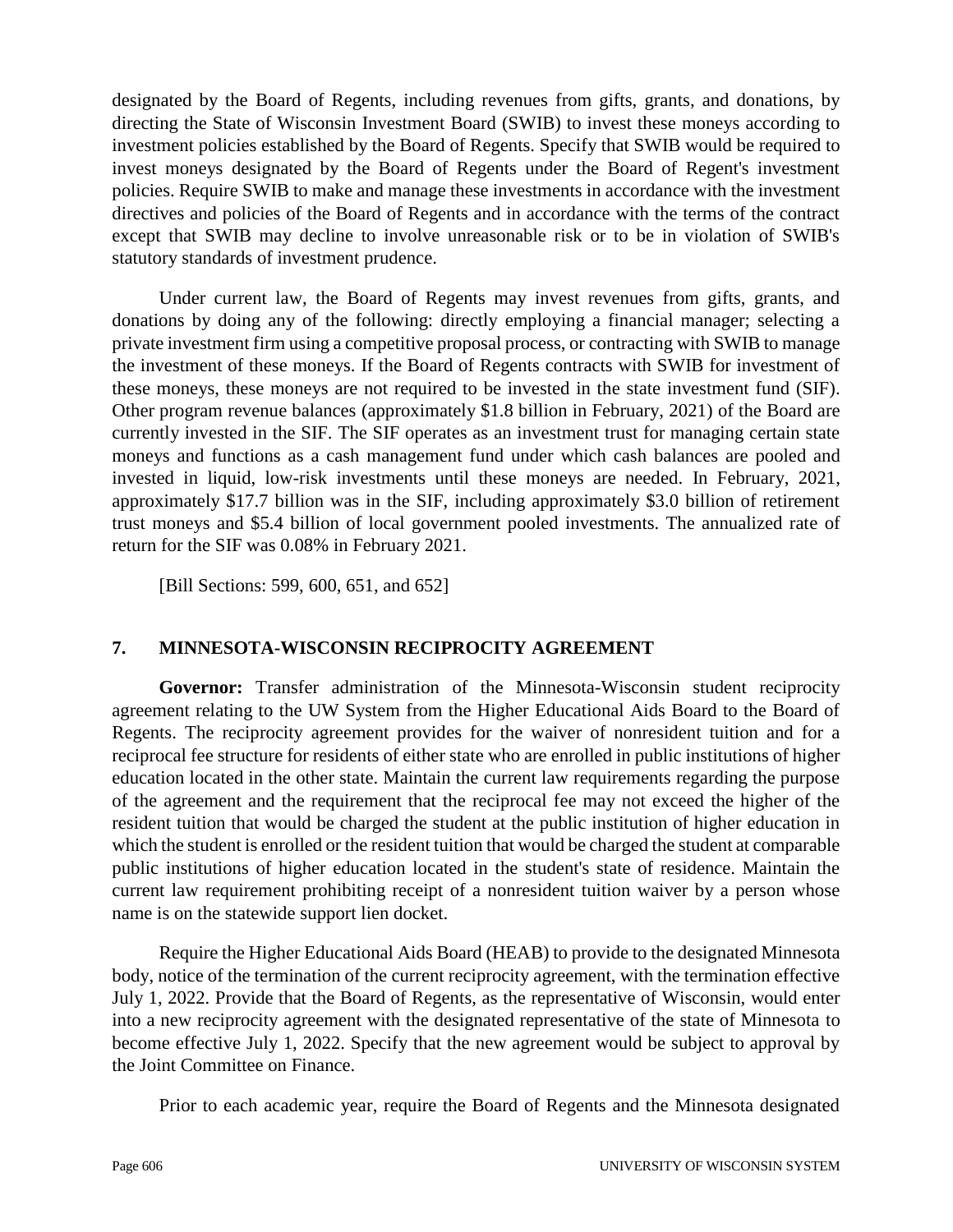body to prepare an administrative memorandum that establishes policies and procedures for implementation of the agreement for the upcoming academic year, including a description of how the reciprocal fee structure would be determined and submit the memorandum to the Joint Committee on Finance subject to a 14-day passive review approval process.

Maintain the current law requirement that at the end of each semester or academic term, each state determine the number of participating students and certify to the other state the aggregate amount of its reimbursement obligation, and the state with the larger reimbursement obligation is required to pay the net obligation as provided in the agreement by a reasonable date. Modify the largest program revenue appropriation under the UW System to authorize the payment of any reimbursement obligation under the new reciprocity agreement, effective July 1, 2022.

Under current law, HEAB administers the Minnesota-Wisconsin reciprocity agreement which covers all public institutions in both states. Under the agreement, residents can attend public universities, community colleges, and technical colleges in the adjacent state without having to pay non-resident tuition. Under the bill, the Board of Regents would administer the agreement between Minnesota and Wisconsin for UW-System institutions and HEAB would administer the agreement between Minnesota and Wisconsin for students attending Wisconsin technical colleges. Currently, tuition referred to as differential reciprocity tuition is deposited in the general fund as GPR-Earned. With the July 1, 2022, effective date for these changes, the provisions would reduce expenditures from the GPR sum sufficient appropriation under HEAB by an estimated \$6,500,000 and reduce GPR-Earned under the UW System by an estimated \$16,500,000 in 2022-23, for a net reduction to the general fund's balance of \$10,000,000.

Under current law, the GPR appropriation under HEAB is used to pay Minnesota its costbased reimbursement. As noted above, the additional tuition paid by Minnesota students attending UW institutions over UW System resident tuition amounts is deposited in the state's general fund as GPR-Earned.

Under the bill, it is anticipated that the UW System would pay Minnesota its cost-based reimbursement (if any) from its largest PR appropriation, and would deposit the additional tuition paid by Minnesota residents in that same appropriation.

[Bill Sections: 330, 664, and 9120(1)]

#### **8. STUDENT MENTAL AND BEHAVIORAL HEALTH SUPPORT** GPR \$10,000,000

**Governor:** Provide \$2,500,000 in 2021-22 and \$7,500,000 in 2022-23 in a new, annual appropriation to provide additional or improved student health services related to mental and behavioral health, including additional or improved staffing, training, operations, assessment, and prevention.

In their agency budget request, UW System indicated funding would support staffing, training, operations, prevention, and evaluation and assessment. A UW System Administration liaison would be established to coordinate systemwide mental and behavioral health efforts and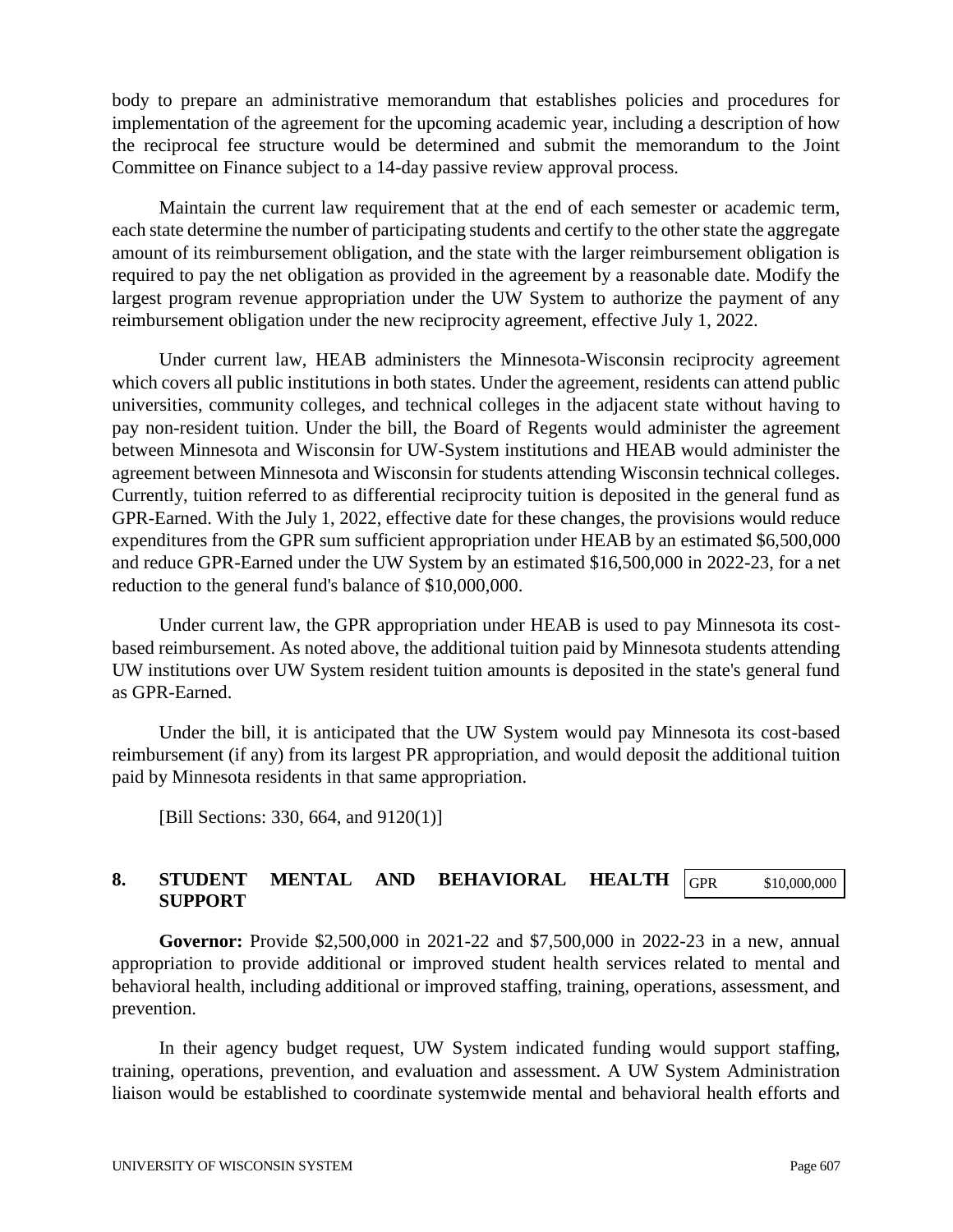ensure adequate staffing levels for counseling and health centers to meet behavioral health service demand using a hybrid approach of psychiatric practitioners and telepsychiatry services. Funding would also support an additional case manager per institution to assist with clinical triage, external treatment referrals, and student non-clinical crisis support.

[Bill Section: 325]

### **9. FRESHWATER COLLABORATIVE**

**Governor:** Provide \$3,000,000 in 2021-22 and \$6,000,000 in 2022-23 in a new, continuing appropriation to provide funding for a systemwide freshwater collaborative. Require the Board of Regents to fund a freshwater collaborative and allocate funding from this appropriation to each institution for this purpose. Specify that freshwater collaborative funding be used to do the following: (a) devise new watercentric training programs focused on undergraduates; (b) provide scholarships and student support to retain and attract new talent; (c) amplify marketing and recruiting relating to Wisconsin's role in freshwater science, including branding Wisconsin as the "Silicon Valley of Water"; (d) Enhance workforce development programming; and (e) recruit new faculty and staff to advance training programs, research, and innovation.

[Bill Sections: 321 and 655]

### **10. REESTIMATE DEBT SERVICE**

**Governor:** Reduce funding by -\$8,113,800 GPR and -\$7,127,600 PR in 2021-22 and modify funding by -\$1,358,800 GPR and \$2,017,300 PR in 2022-23 to reestimate debt service costs.

## **11. NURSE EDUCATORS**

**Governor:** Provide \$5,000,000 in 2022-23 in a new, continuing appropriation for a nurse educators program. Require the Board of Regents to establish a nurse educator program that provides: (a) fellowships to students who enroll in programs for degrees in doctor of nursing practice or doctor of philosophy in nursing; (b) educational loan repayment assistance to recruit and retain faculty for system nursing programs; and (c) postdoctoral fellowships to recruit faculty for system nursing programs. Specify that the program require individuals who receive fellowships or loan repayment assistance under the program to make a commitment to teach for three consecutive years in a UW-System nursing program.

[Bill Sections: 327 and 674]

## **12. PRISONER BACCALAUREATE DEGREE PROGRAM**

**Governor:** Provide \$5,000,000 in 2022-23 in a new, annual appropriation for a baccalaureate degree program for prisoners. Require the Board of Regents and the Department of

| <b>GPR</b> | - \$9,472,600    |
|------------|------------------|
| PR         | $-5,110,300$     |
| Total      | $-$ \$14,582,900 |

GPR \$5,000,000

GPR \$9,000,000

GPR \$5,000,000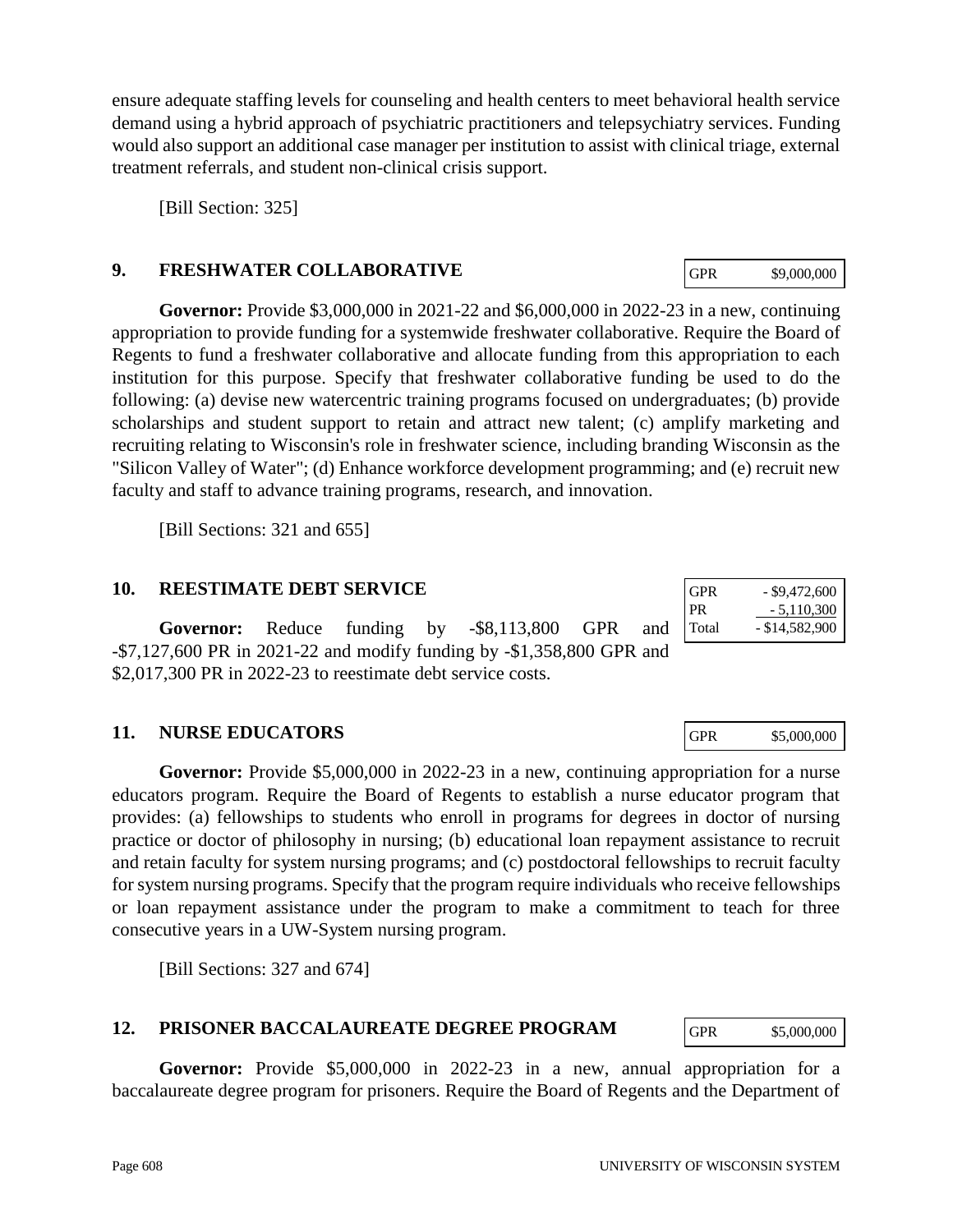Corrections (DOC) to provide a baccalaureate education program for prisoners funded from this appropriation. Prior to expending any funds for the program, require the Board and DOC to jointly submit a plan for implementing the program to the Department of Administration which details the proposed structure, goals, delivery, and expenditures of the program mutually agreed on by the Board and DOC. Require DOA to approve or disapprove the plan within 60 days after it is received. Prohibit the Board from expending any funds for the program except in accordance with the plan as approved by DOA.

[Bill Sections: 324, 656, and 2682]

#### **13. UW-EXTENSION COOPERATIVE COUNTY AGRI-CULTURE AGENTS**  GPR \$2,000,000

**Governor:** Provide \$500,000 in 2021-22 and \$1,500,000 in 2022-23 in the UW System's general operations appropriation. Require the Board of Regents to provide funding from that appropriation for 20.0 agriculture-focused positions at UW-Madison, including 15.0 county-based agriculture agent positions, 3.0 research positions focusing on applied agriculture research, and 2.0 positions focusing on agriculture and climate change. Require that these positions be filled using existing authorized positions that are currently vacant in a manner that reflects an increase in the total number of agricultural agent positions and agriculture-related research positions at UW-Madison. Specify that the Chancellor of UW-Madison may not abolish these positions under current law authorizing the creation and deletion of positions.

Require UW-Madison to submit a report to the Governor and Joint Committee on Finance by January 1, 2023, which includes: (a) the date of hire for each of these positions and the job responsibilities of each person hired; (b) for each county-based agriculture agent position, the strategies or tactics the agent has used to communicate climate change issues to farmers and metrics for tracking the agent's impact regarding agricultural practice changes in consideration of climate change; (c) for each applied agriculture research position, the research conducted to date, the research to be conducted, the findings of the research to date, and how those findings are informing the researcher's work and the work of county-based agriculture agents; and (d) for each agriculture and climate change research position, the ways in which the researcher has utilized the applied agricultural researchers' findings to inform the county-based agriculture agents, including developed curriculum and proposed outreach efforts, along with any additional research effort the person has undertaken and intends to undertake.

[Bill Section: 9147(8)]

### **14. FOSTER YOUTH PROGRAMS**

**Governor:** Provide \$500,000 annually in a new, annual appropriation for foster youth support programs. Require the Board of Regents to allocate funding from this appropriation to each institution to establish or maintain support programs for students enrolled in the institution who formerly resided in a foster home or group home. Specify that the types of programs supported by these funds may include any of the following: (a) scholarships; (b) employment; (c) emergency

GPR \$1,000,000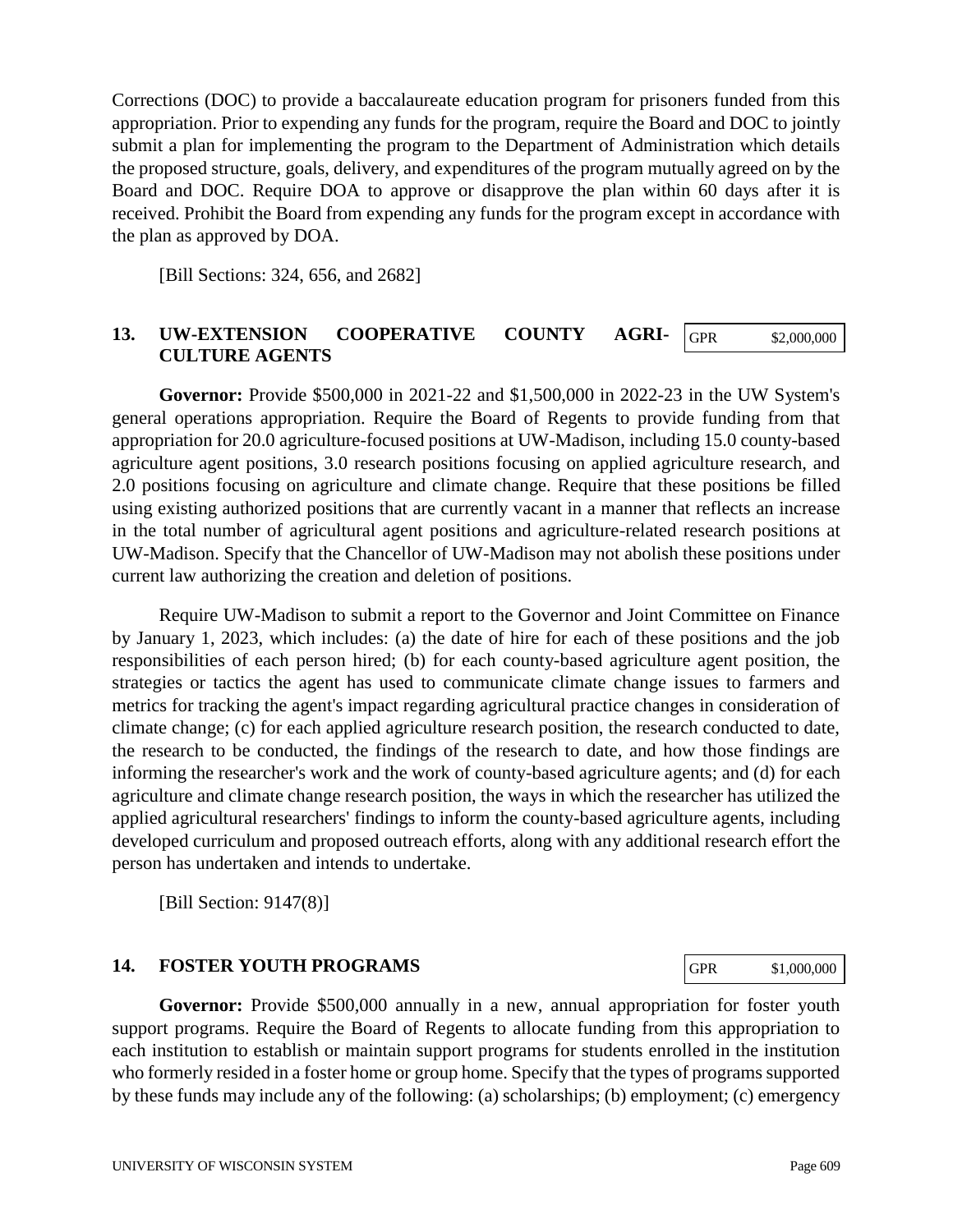funds; (d) basic supplies; (e) mentorships to assist with academic preparations and successful navigation of the complex college environment; or (f) other resources such as career planning, financial literacy training, and math and writing support.

[Bill Sections: 326 and 658]

## **15. UW-SUPERIOR LAKE SUPERIOR RESEARCH INSTITUTE PARTNERSHIP**

|            | <b>Funding</b> | <b>Positions</b> |
|------------|----------------|------------------|
| <b>GPR</b> | \$902,500      | 5.0              |

**Governor:** Provide \$402,500 in 2021-22 and \$500,000 in

2022-23 with 5.0 positions beginning in 2021-22 in a new, annual appropriation for a UW-Superior Lake Superior Research Institute partnership program. Require the Board of Regents to establish a partnership program between UW-Superior's Lake Superior Research Institute and northern Wisconsin communities and fund costs for the program from this appropriation. Specify that the program would be designed to accomplish all of the following objectives: (a) remove barriers and provide easy access to research and testing services for homeowners and businesses; (b) provide follow-up assistance and recommendations to solve environmental issues; (c) secure external funding to solve environmental issues; (d) to develop highly visible outreach events; and (e) create a direct conduit to fully equipped laboratory space and scientific expertise and to fully integrate the institute as the applied-environmental research arm for the region. Require the program to utilize permanent staff and student employees to coordinate directly with county health and conservation departments and with state, tribal, and local entities to develop regional priorities and solutions.

[Bill Sections: 322 and 657]

### **16. UW-MADISON UNIVERCITY ALLIANCE PROGRAM**

GPR \$600,000

Governor: Provide \$300,000 annually in a new, annual, appropriation for the UniverCity Alliance program to connect in partnership Wisconsin communities, towns, cities, and counties with UW-Madison education, service, and research activities in order to address the communities' biggest local challenges.

[Bill Sections: 328 and 659]

#### **17. MISSING IN ACTION RECOVERY AND IDENTIFICATION PROJECT** GPR \$360,000

**Governor:** Provide \$360,000 in 2021-22 in a new, continuing appropriation for the University of Wisconsin Missing in Action (MIA) Recovery and Identification Project. Require the Board of Regents to provide funding from this appropriation for the MIA Recovery Project to perform a mission for the recovery and identification of Wisconsin veterans who are missing in action. At the conclusion of the mission, require the MIA Recovery Project, through its representative, to submit a report on the mission's findings and an accounting of expenditures for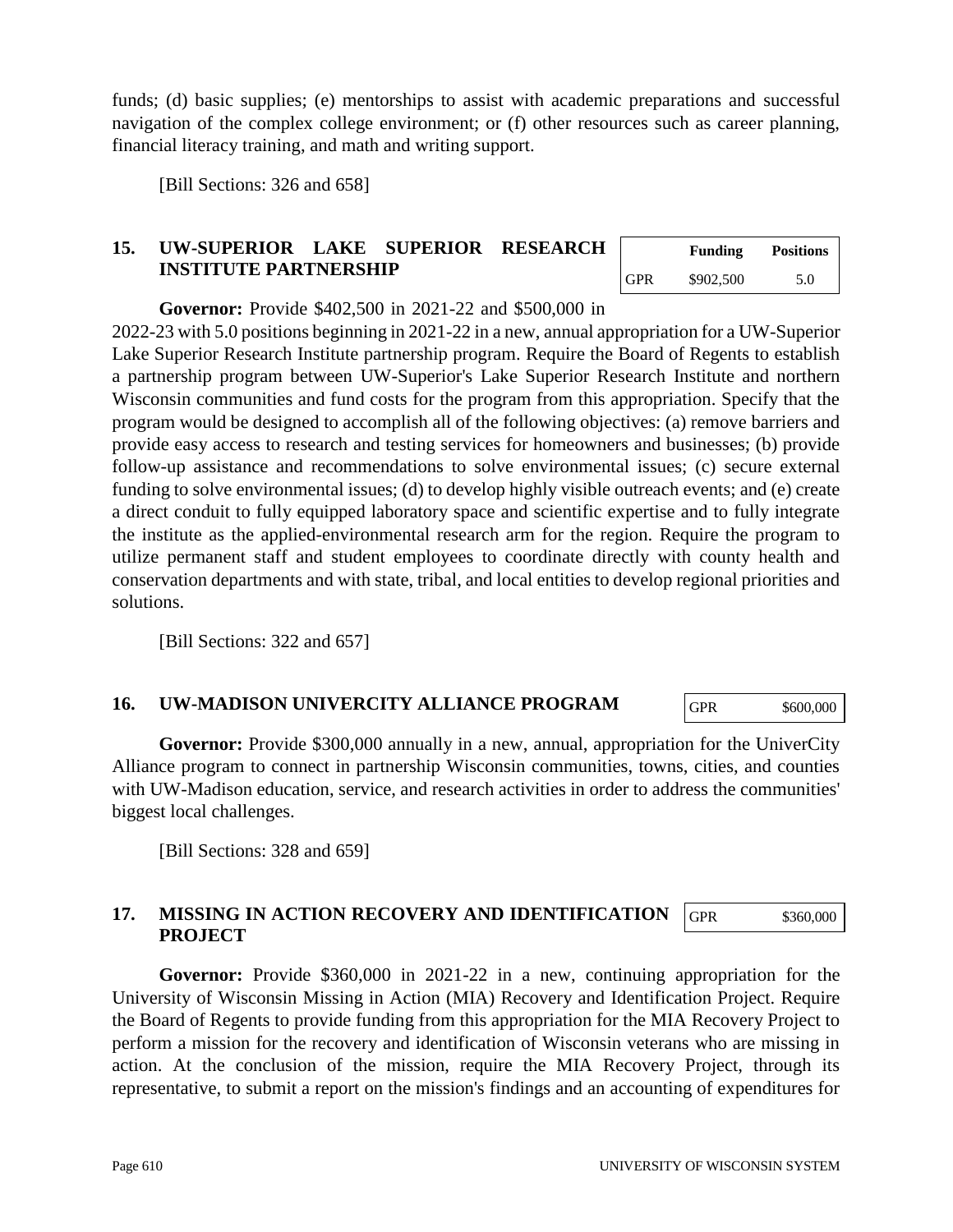UNIVERSITY OF WISCONSIN SYSTEM **Page 611** 

the mission to the Governor, Joint Committee on Finance, Board of Regents, the standing committees of each house of the Legislature dealing with veterans matters, and the Departments of Veteran's Affairs, Military Affairs.

[Bill Sections: 323 and 9147(2)]

### **18. STATE LABORATORY OF HYGIENE RENT**

**Governor:** Provide \$228,600 annually for State Lab of Hygiene (SLH) rental costs. Funding would bring GPR funding to 50% of the rental cost of the DOA facility occupied by the SLH.

In 1999, two divisions of the SLH moved to a DOA facility and the Legislature authorized a GPR increase to cover 50% of the cost of the SLH's rent. In 2013, this facility was expanded to provide increased room for the SLH. Rent increases since 2013 have resulted in the current GPR funding level falling below the 50% level.

## **19. STATE LABORATORY OF HYGIENE -- PFAS AND EMERGING CONTAMINANTS**

**Governor:** Provide \$105,300 in 2021-22 and \$140,300 in

2022-23 and 1.0 position beginning in 2021-22 for a per- and polyfluoroalkyl substances (PFAs) and emerging contaminant faculty position. The position would serve as an academic focal point for various state activities and assist statewide efforts for training, education, and other outreach to support reducing PFAs (man-made chemicals) exposure and other emerging contaminant exposures and associated adverse environmental and public health impacts.

## **20. STATE LABORATORY OF HYGIENE -- SOIL HEALTH**

**Governor:** Provide \$105,300 in 2021-22 and \$140,300 in

2022-23 and 1.0 position for a soil health faculty position. The position would be located in the State Lab Environmental Health Division and have an academic appointment in the UW-Madison Department of Soil Science in the College of Agricultural and Life Sciences. The position would assist in the collaboration of soil health research, testing, and outreach between government agencies, agriculture producers, local communities, and academic researchers. The position may teach at UW Madison and partner with other UW-Madison faculty and staff on research to further collective efforts to sustain and protect Wisconsin soil resources.

## **21. REESTIMATE TUITION REVENUES**

**Governor:** Provide \$56,161,400 annually and 44.52 positions beginning in 2021-22 to reflect increases in tuition

revenues that have been incorporated into UW System's operating budget since 2018. These increases would true up the appropriation amount for recent changes in tuition revenues

|    | <b>Funding</b> | <b>Positions</b> |
|----|----------------|------------------|
| PR | \$112,322,800  | 44.52            |

|            | Funding   | <b>Positions</b> |
|------------|-----------|------------------|
| <b>GPR</b> | \$245,600 | 1.0              |

**Funding Positions**

GPR \$245,600 1.0

GPR \$457,200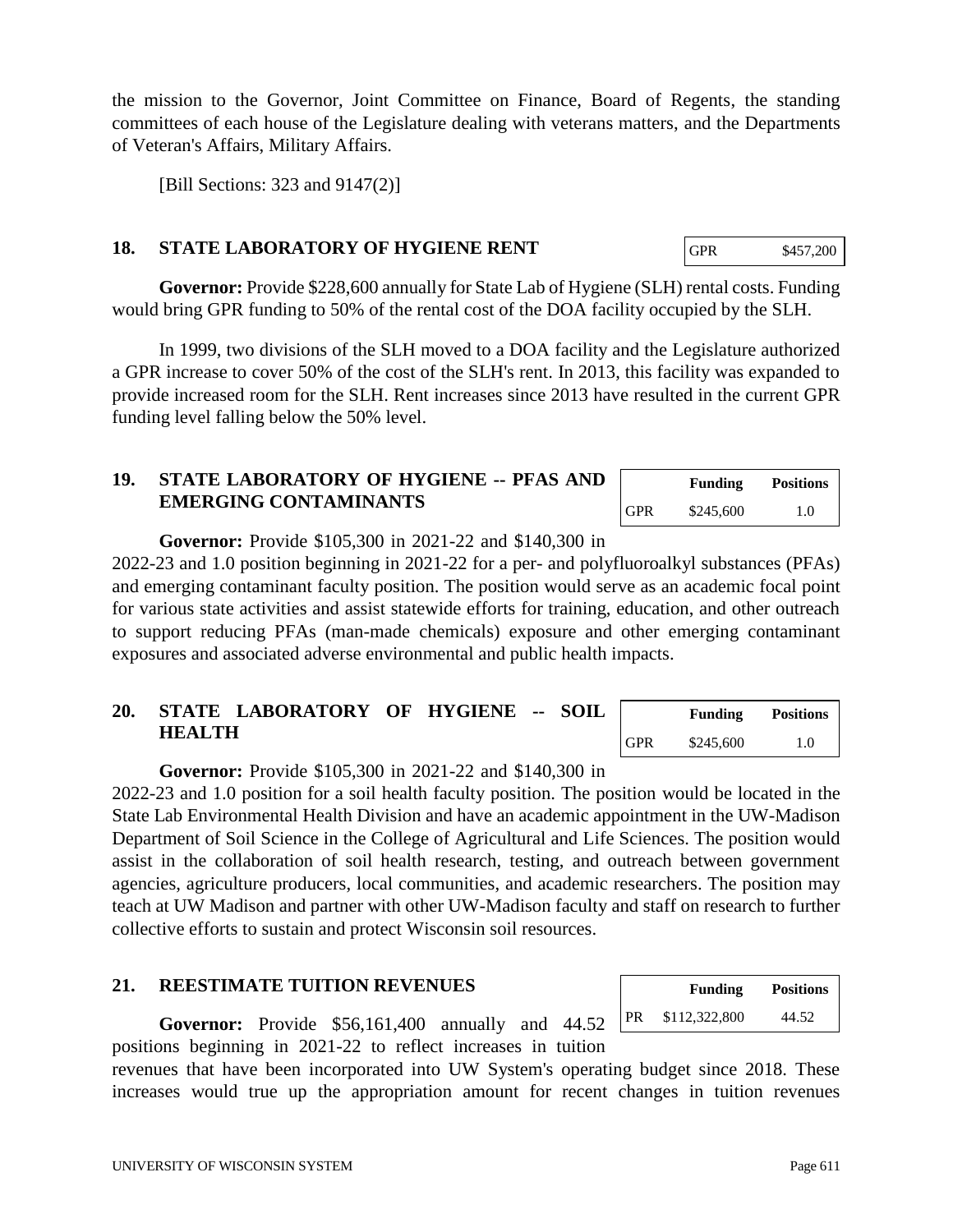attributable to the following: (a) changes in enrollment (\$16,685,000); (b) self-supporting programs (\$13,537,600); (c) differential tuition increases (\$1,100,100); and (d) increases in nonresident and graduate tuition (\$24,838,700). Tuition revenues are deposited in the UW System's PR general program operations appropriation, which is an all-moneys-received appropriation, meaning that the UW System can expend all moneys deposited in the appropriation regardless of the amount shown in the appropriation schedule. In addition, the Board of Regents and the UW-Madison Chancellor may create or abolish PR positions without the approval of the Legislature or the Joint Finance Committee.

#### **22. UW-STEVENS POINT INSTITUTE FOR SUSTAINABLE TECHNOLOGY** SEG \$730,000

**Governor:** Provide \$365,000 annually from the environmental fund to support the Wisconsin Institute for Sustainable Technology at UW-Stevens Point. Under current law there is an appropriation under the UW System from the environmental fund for this purpose, but base level funding is set at \$0.

## **23. PHYSICIAN AND DENTAL LOAN PROGRAM**

**Governor:** Provide \$60,000 SEG annually over annual base level funding of \$250,000 SEG and \$488,700 PR from the critical access hospital assessment fund for the physician and dentist and health care provider loan assistance programs. Specify that dentists who agree to practice in one or more eligible practice areas or dental health shortage areas in Wisconsin and who agree to practice in a rural area are eligible for loan repayment of up to \$100,000 by the UW Board of Regents under the physician and dentist loan assistance program and subject to current loan repayment terms that apply to physicians practicing in rural areas under that program. Specify that this would first apply to dentists whose applications for the physician and dentist loan assistance program are received on the effective date of the bill.

Currently, under the physician and dentist loan assistance program, the UW Board of Regents may repay up to \$50,000 in education loans on behalf of a physician or dentist who agrees to practice in one or more eligible practice areas or dental health shortage areas in this state. For physicians who additionally agree to practice in a rural area, the UW Board of Regents may make loan repayments of up to \$100,000. Under the bill, dentists who additionally agree to practice in a rural area would also be eligible for loan repayments of up to \$100,000.

[Bill Sections: 667, 668, and 9347(3)]

### **24. SITE PREPARATION FOR MONUMENT AT UW-STEVENS POINT**

**Governor:** Require the Board of Regents to pay for the costs of site preparation at UW-Stevens Point for installation of a permanent marker in recognition of the Native Americans who died due to a scarlet fever epidemic (See -- Tourism).

[Bill Section: 9147(6)]

SEG \$120,000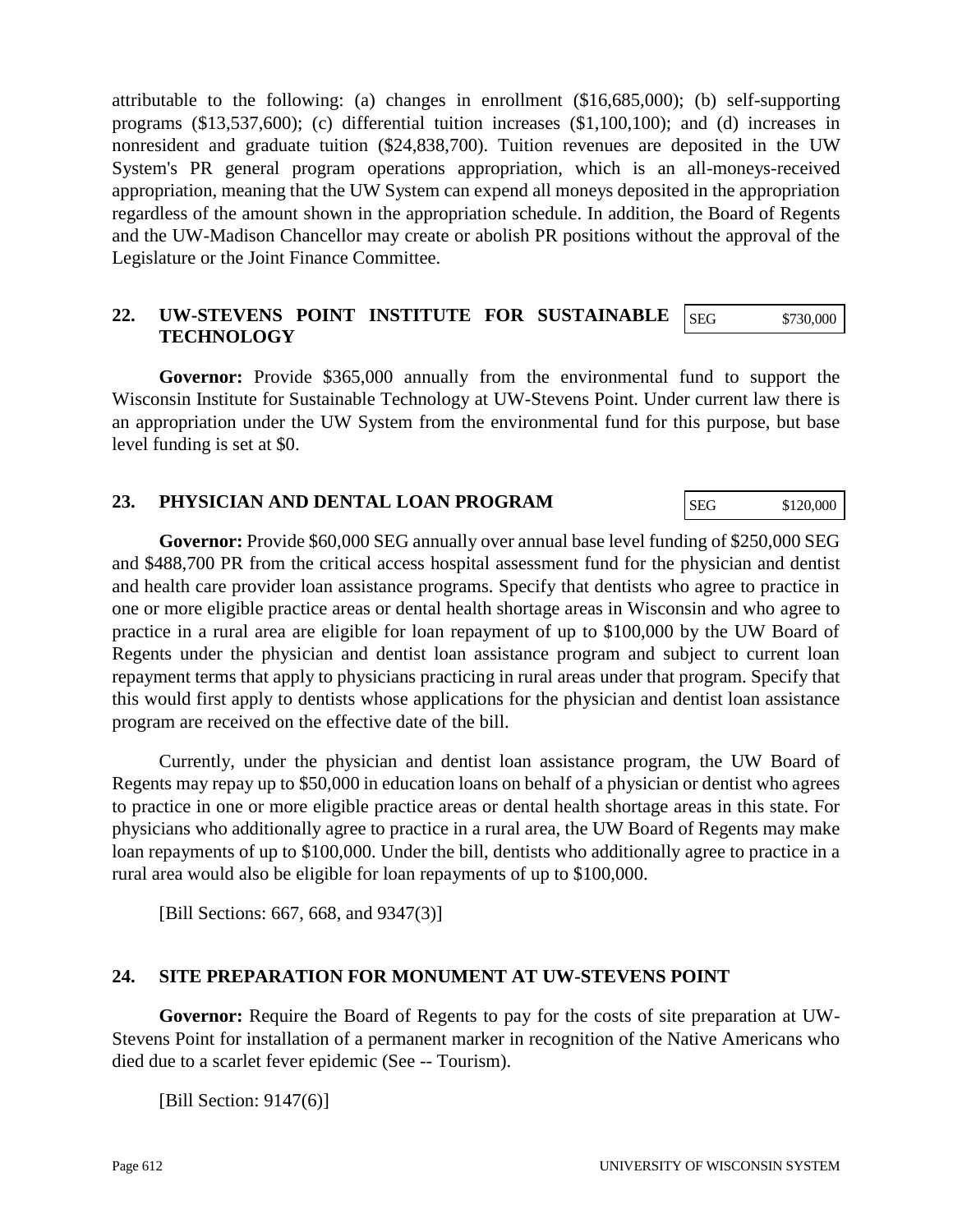#### **25. UW-MADISON DIVISION OF EXTENSION TEACHING HOURS**

**Governor:** Require that the faculty and instructional staff workload monitoring and reward plan under current law recognize the time spent by state specialists teaching graduate students and teaching Wisconsin farmers, as teaching hours. Define state specialists as faculty or instructional staff who provide extension services in the field of applied agricultural research at any institution. Specify that these specialists' teaching hours be included in reports to System Administration and eligible for rewards for staff who teach more than a standard academic load. Require the Board of Regents to revise the workload monitoring and reward plan to comply with these requirements no later than the first day of the fourth month after the effective date of the bill.

Under current law, the Board of Regents must develop and implement a plan for each institution that includes: (a) policies for monitoring teaching workloads of faculty and instructional academic staff, including requirements for individual faculty and instructional academic staff members to report the number of hours spent teaching to System Administration; and (b) policies for rewarding faculty and instructional academic staff who teach more than a standard academic load. The bill requires the plan to recognize the time spent by UW-Extension specialists teaching graduate students and Wisconsin farmers as teaching hours.

[Bill Sections: 654 and 9147(3)]

## **26. NONRESIDENT TUITION EXEMPTION FOR RELOCATED SERVICE MEMBERS**

**Governor:** Specify that a relocated service member and the service member's spouse and dependents would be considered residents of the state during the period the service member is relocated on active duty if they demonstrate that they are bona fide residents during this period according to procedures established by the Board of Regents.

A relocated service member would be defined as an active duty member of the U.S. Armed Forces who has been relocated from Wisconsin and stationed on active duty in another state. Specify that this provision would not apply after the relocated service member's period of relocation on active duty in another state has ended, except that a relocated service member's dependent would continue to be considered a resident of this state after the service member's period of relocation on active duty in another state has ended. This provision would first apply to the first semester or session beginning after the effective date of the bill.

[Bill Sections: 662, 663, and 9347(2)]

### **27. NONRESIDENT TUITION EXEMPTION FOR CERTAIN TRIBAL MEMBERS**

**Governor:** Specify that a person would be considered a resident of Wisconsin for the purposes of UW System admission and tuition if all of the following apply: (a) the person, or the person's parent or grandparent, is a member of a federally-recognized American Indian tribe or band in this state or is a member of a federally-recognized tribe in a state contiguous with Wisconsin; and (b) the person has resided in Wisconsin, Minnesota, Illinois, Iowa, or Michigan,